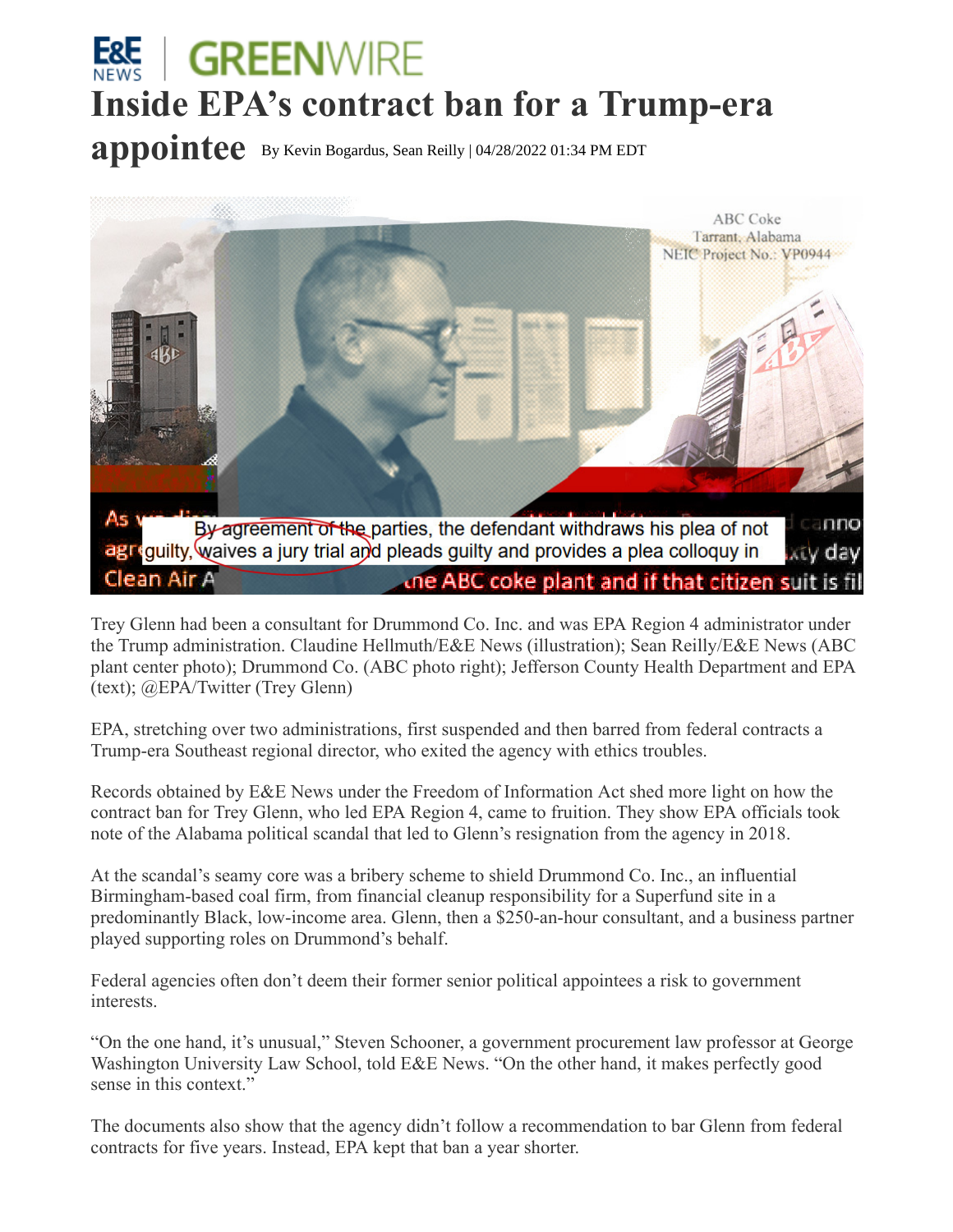Duc Nguyen, EPA's suspension and debarment official, said he had considered the Suspension and Debarment Division counsel's recommendation of a debarment for five years "and weighed all the mitigating factors applicable in this matter."

"After careful consideration of the entire administrative record, I have concluded that a four-year debarment term is required to protect the Government," he said in a [letter](https://subscriber.politicopro.com/eenews/f/eenews/?id=00000180-622c-dd36-a38c-676c62e70000) to Glenn, signed in April last year.

In a [memo](https://subscriber.politicopro.com/eenews/f/eenews/?id=00000180-622e-d7d2-adbc-7e3e96fd0000) dated December the year before, SDD had recommended Glenn be debarred for up to five years, citing several reasons, including that the former regional administrator's "conduct evidenced a scheme to cover up or disguise misconduct demonstrating a keen awareness of wrongdoing and a special attention to deceit."

Schooner said EPA's contract ban, even a year shorter than recommended, was still harsh punishment.

"Think of it this way: a 'suspension' is capped at one year," Schooner said. "Anything longer, particularly a debarment of three or more years, is typically perceived as an economic death sentence."

EPA spokesperson Tim Carroll told E&E News that Nguyen, based on his assessment of the evidence, "determined that a four-year debarment term was necessary to protect the public interest."

Glenn could not be reached by E&E News for this story. Matt Hart, who was Glenn's lawyer for his ethics case, didn't respond to questions.

Hart had no comment on Glenn's debarment when contacted last year after the ban was disclosed in a [semiannual report](https://subscriber.politicopro.com/eenews/f/eenews/?id=00000180-672f-d337-a9cc-ffaf9f460000) by EPA's Office of Inspector General (*[Greenwire](https://subscriber.politicopro.com/article/eenews/2021/11/24/epa-bans-trump-era-regional-chief-from-federal-contracts-283625)*, Nov. 24, 2021).

## **'A lack of business integrity'**

Records show the push by EPA to ban Glenn from federal contracts had begun years earlier and appeared to escalate as the case against him gathered steam.

In 2018, Glenn, then head of EPA's Southeast office, was indicted in a case referred by the Alabama Ethics Commission dealing with his past consulting work for Drummond. He soon resigned from the agency (*[E&E News PM](https://subscriber.politicopro.com/article/eenews/2018/11/19/regional-boss-resigns-035813)*, Nov. 19, 2018).

"As you know, unfounded charges have been levied against me that I must and will fight," Glenn said in his [resignation letter](https://subscriber.politicopro.com/eenews/f/eenews/?id=00000180-622c-d3ee-a392-73bfe4d30000) addressed to then-Administrator Andrew Wheeler. "I will not allow this fight to be a distraction for our team."

Then on Feb. 8 the following year, Glenn was given a [superseding indictment](https://legacy-assets.eenews.net/open_files/assets/2019/02/13/document_gw_03.pdf) where prosecutors dropped some charges against him. EPA's debarment division took notice.

"The following facts have come to my attention and are offered in support of this request for the immediate suspension" of Glenn from federal contracts, the division recommended in a March 21, 2019, [memo](https://subscriber.politicopro.com/eenews/f/eenews/?id=00000180-622b-d337-a9cc-faab668a0000).

EPA filed the memo recommending Glenn's suspension when the agency "obtained documentation of the criminal action against Mr. Glenn in February 2019," Carroll with EPA said.

The memo said Glenn's indictment indicates "a lack of business integrity or business honesty that seriously and directly affect his present responsibility." Further, his alleged misconduct "indicate that action is necessary to protect the public and integrity of federal programs."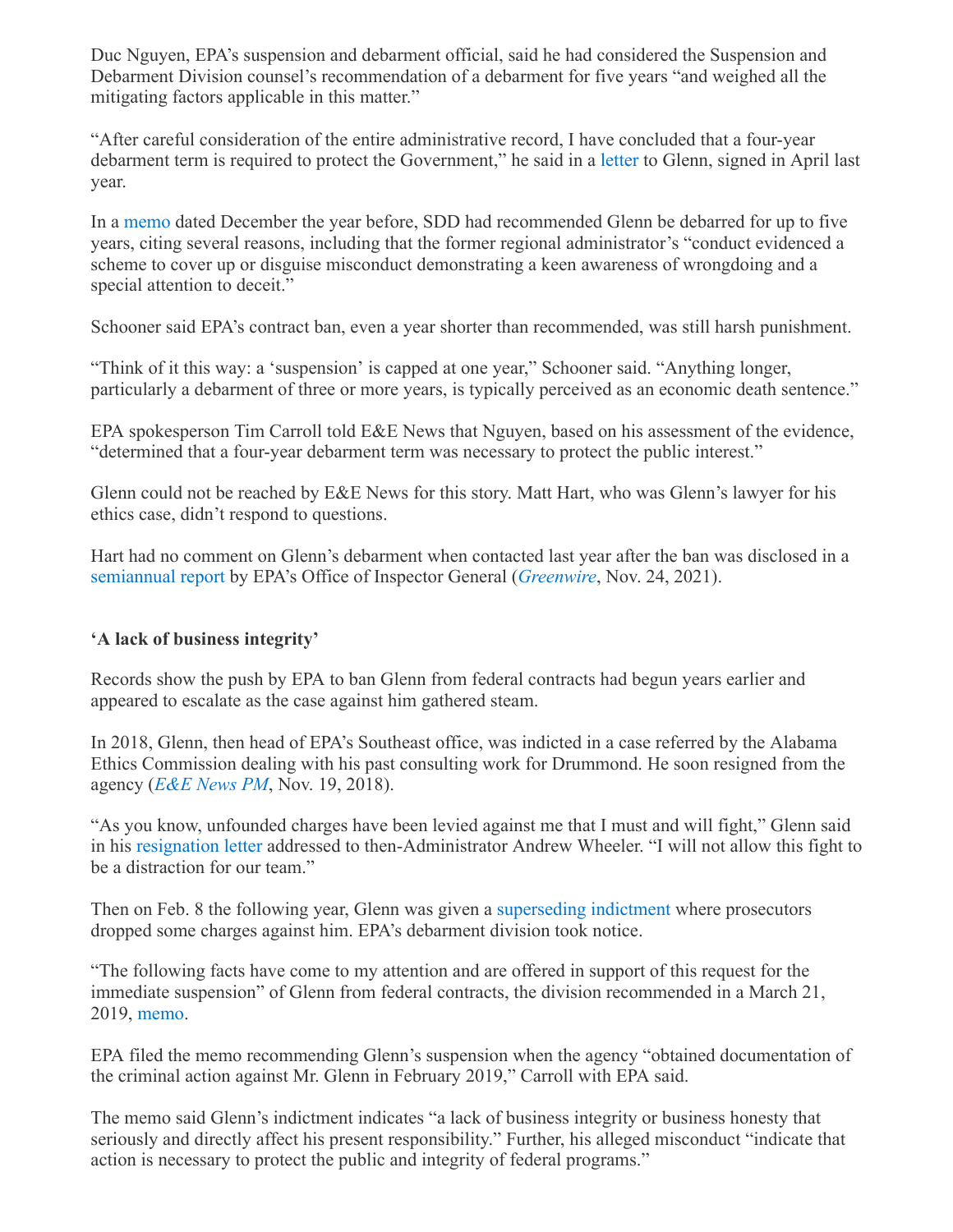The memo also noted who shared Glenn's indictment with the debarment division. "The EPA Office of the Inspector General submitted the Indictment this matter to EPA SDD," according to the record.

"EPA OIG declines to comment," Lori Hoffman, a spokesperson for the watchdog office, told E&E News when contacted for this story.

EPA subsequently sent Glenn a [notice of suspension](https://subscriber.politicopro.com/eenews/f/eenews/?id=00000180-622d-d3ee-a392-73bfc1840000) the following April, saying he was immediately suspended from "participation in future federal contracts and assistance activities."

Then in 2020, Glenn [pleaded guilty](https://legacy-assets.eenews.net/open_files/assets/2020/11/02/document_gw_04.pdf) to three misdemeanor ethics violations and paid a fine. His oneyear jail term was suspended, and he was placed on two years of unsupervised probation.

EPA followed up in the December 2020 [memo,](https://subscriber.politicopro.com/eenews/f/eenews/?id=00000180-622e-d7d2-adbc-7e3e96fd0000) recommending the continued suspension of Glenn and proposing debarment for him up to five years. It also noted the case had been investigated by EPA's inspector general.

Attached to the memo were court filings, business records and information from EPA.

The agency then sent Glenn [notice](https://subscriber.politicopro.com/eenews/f/eenews/?id=00000180-6311-d7d2-adbc-7f13a7a20000) of that action, noting he "has had or is reasonably expected to have a business relationship with the Federal Government."

Similar to language in other letters sent to Glenn, the notice said "offers will not be solicited from, contracts will not be awarded to, existing contracts will not be renewed or otherwise extended" for him by any executive branch agency.

Then, Glenn was sent his [debarment decision,](https://subscriber.politicopro.com/eenews/f/eenews/?id=00000180-622c-dd36-a38c-676c62e70000) dated April 2 last year. It noted to date, Glenn had not responded to EPA. It also said Glenn was "not a responsible contractor/participant;" showed "a lack of business integrity and honesty;" and was "an unusual risk to the integrity of federal programs."

"The debarment will terminate April 9, 2023," the decision said.

Carroll, the agency spokesperson, said, "The debarment period is inclusive of the time Mr. Glenn was previously suspended."

EPA's IG office also rounded up Glenn's tribulations in a [report.](https://subscriber.politicopro.com/eenews/f/eenews/?id=00000180-622f-d3ee-a392-73bf6d100000) The watchdog office had been in touch with the debarment division, with an OIG special agent receiving from the division the decision banning Glenn from contracts.

## **Excluded from contracts**

Glenn is listed on a federal contracting database's [exclusion list.](https://sam.gov/exclusions-new?pirKey=325268&pirValue=1617613151491151)

So is a firm also mentioned in the documents that Glenn is associated with, Southeast Engineering  $\&$ Consulting LLC. The firm's contract ban ends on the same day as Glenn's in 2023.

E&E News didn't find any federal contracts for SEC or Blue Ridge Consulting Inc., the latter listed as a former employer of Glenn's on his [recusal statement.](https://subscriber.politicopro.com/eenews/f/eenews/?id=00000180-6311-d3ee-a392-739ba9b00000) STRADA Professional Services LLC another former employer included on Glenn's recusal — had at least [two](https://www.usaspending.gov/award/CONT_AWD_140P5120P0025_1443_-NONE-_-NONE-)[contracts](https://www.usaspending.gov/award/CONT_AWD_12445122P0004_12C2_-NONE-_-NONE-), according to a federal database.

It's unclear whether Glenn is currently affiliated with either company. Attempts to reach SEC's registered agent were unsuccessful. STRADA employees did not reply to a message sent this week through the company's online contact page.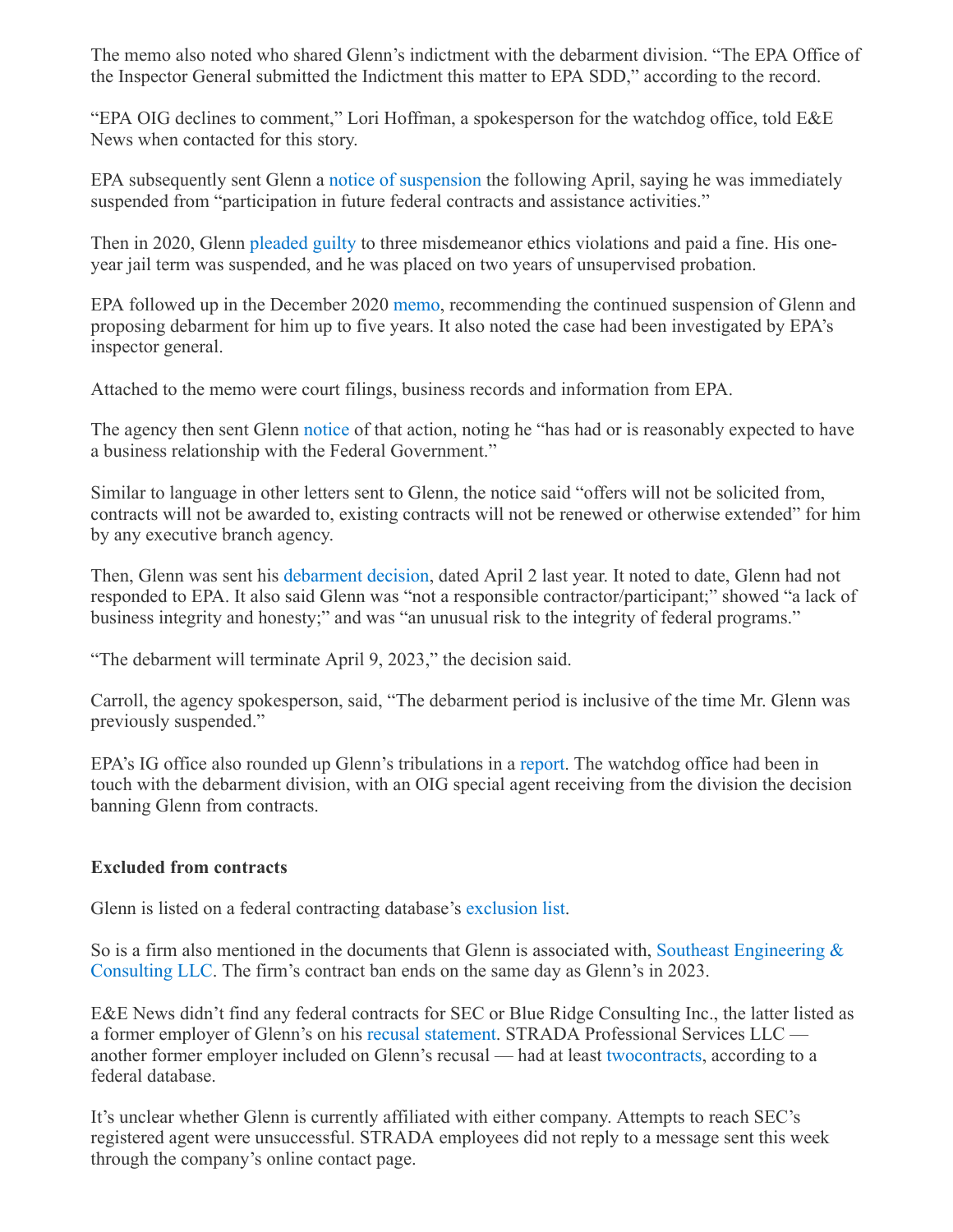Last fall, Glenn's LinkedIn page — since taken down — showed that he was then working for the U.S. affiliate of Litostroj, a Slovenian-based supplier of hydropower equipment. A Litostroj manager did not reply to an emailed request yesterday for information on Glenn's employment status with the company.

Schooner said it is common not just to suspend or debar companies but also include their executives and key personnel.

"If the government doesn't trust or want to do business with someone, the government doesn't want to find themselves doing business with them simply because they're now hiding behind a new or different corporate name," he said.

EPA spokesperson Carroll said Glenn is not an agency contractor and EPA is not aware of any contracts he may have with another agency.

Yet EPA determined that without suspension or debarment, Glenn "would be reasonably likely to have a business relationship with the federal government," Carroll said, considering Glenn's experience as an EPA regional administrator, director of the Alabama Department of Environmental Management and consulting work.

Contract bans at the federal level often occur. Agencies issued 415 suspensions and 1,256 debarments governmentwide in fiscal 2020, according to a [report](https://subscriber.politicopro.com/eenews/f/eenews/?id=00000180-6c77-dd36-a38c-6f7f685a0001) from the Interagency Suspension and Debarment Committee.

Glenn's contract ban wouldn't prohibit state or local agencies that receive EPA funding from doing business with him, but it's common for those entities, along with international groups, to "piggyback" on the federal government's exclusion list, according to Schooner.

"If the Americans don't want to do business with a firm or individual, why should we?" he said.

## **Prison time for others**

Approaching two years after Glenn's guilty plea, the repercussions are still unfolding.

Now doing time in the same minimum-security prison are the two central figures in the scheme to pay off a then-Alabama state legislator to oppose the proposal to add the Birmingham-area Superfund site to the National Priorities List, a designation that could leave Drummond liable for millions of dollars' worth of cleanup liabilities.

After the 11th U.S. Circuit Court of Appeals last year rejected their bids to overturn their respective 2018 convictions, David Roberson, once Drummond 's government affairs chief, and Joel Gilbert, a former partner with the well-known law firm Balch and Bingham LLP, began serving their sentences at Federal Prison Camp Montgomery, located at Maxwell Air Force Base in Alabama. Roberson is scheduled for release in December 2023, Gilbert in January 2026, according to the Bureau of Prisons website.

Still awaiting trial in Alabama state court is Scott Phillips, Glenn's business partner at Southeast Engineering. Both also shared connections with the Alabama Department of Environmental Management. Glenn had been the department's director from 2005 to 2009; Phillips sat on the department's governing commission from 2002 to 2017 while also working at the engineering firm for at least some of that time.